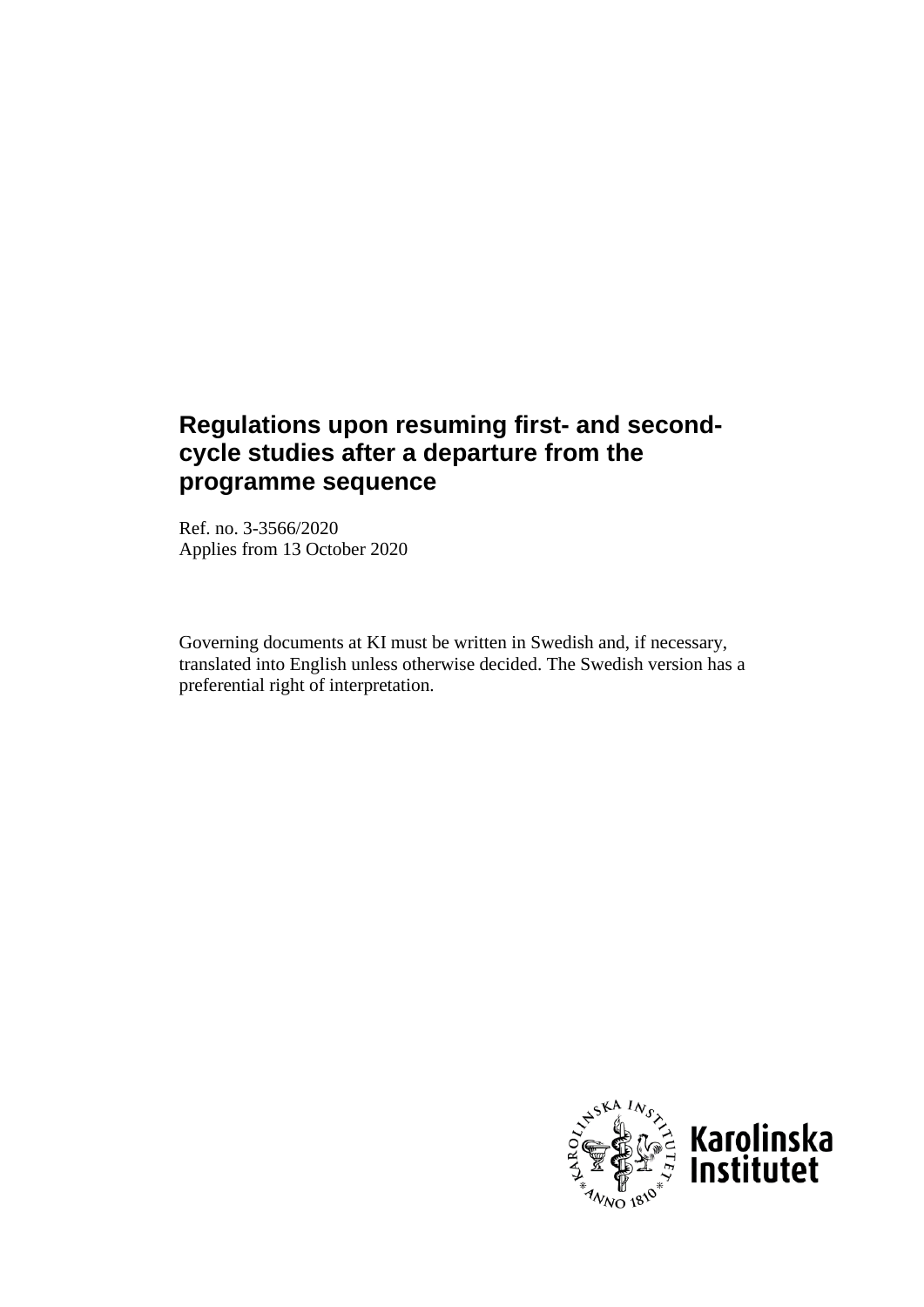



| <b>Reference</b>                                         | Ref. no. of previous | <b>Decision date:</b>                         | <b>Period of validity:</b> |
|----------------------------------------------------------|----------------------|-----------------------------------------------|----------------------------|
| number:                                                  | version:             |                                               | From 13 October            |
|                                                          |                      | 13 October 2020                               | 2020 and until further     |
| 3-3566/2020                                              |                      |                                               | notice                     |
| Decision:                                                |                      | Document type:                                |                            |
| President                                                |                      | Regulations and instructions                  |                            |
| <b>Processed by Department/Unit:</b>                     |                      | Drafted with:                                 |                            |
| Office of Education and Postgraduate                     |                      | A special work group with representatives for |                            |
| <b>Education Support</b>                                 |                      | the Committee for Higher Education,           |                            |
|                                                          |                      | programme boards, the students and the        |                            |
|                                                          |                      | Education Support Office, and with the        |                            |
|                                                          |                      | Chairperson of the Committee for Higher       |                            |
|                                                          |                      | Education                                     |                            |
| <b>Revised with regard to:</b>                           |                      |                                               |                            |
| Replaces earlier order of priority, ref. no. 3-2378/2014 |                      |                                               |                            |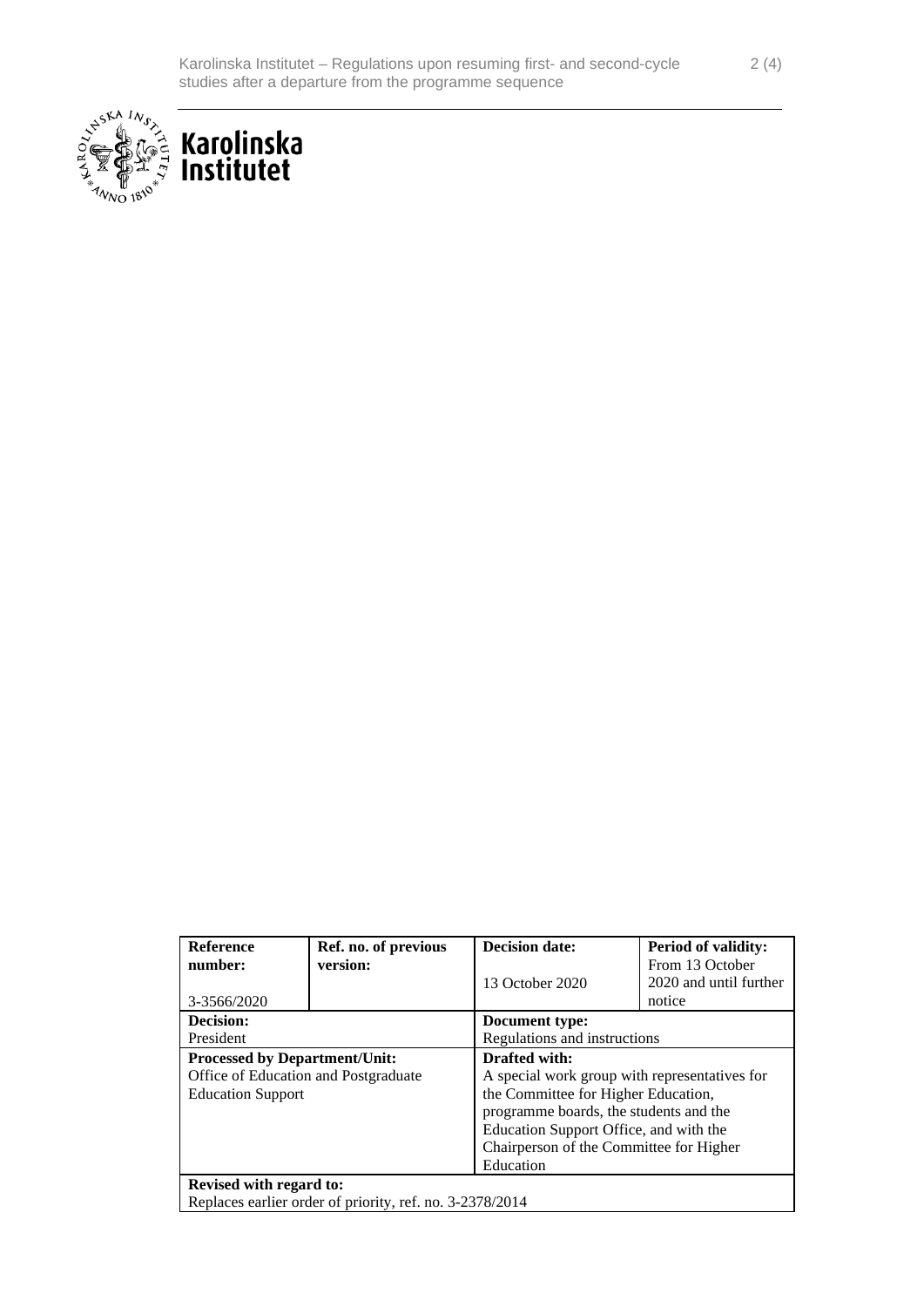# **Purpose**

These regulations, which apply to first- and second-cycle studies, are intended to create an equal and legally assured handling of the matters that concern students who want to continue their studies after they stopped following their programme sequence. They shall also make it possible for the students to be able to foresee how the handling will be implemented.

## **Right to attend education according to the programme sequence the student has been admitted to**

Being admitted to a programme entails a right for the student to take the course/programme from the date and according to the order presented by the admission decision, the programme syllabus and the course syllabus (programme sequence).

The programmes shall offer places to the students who are admitted and qualified for the programme to the greatest possible extent. For the implementation of VFU/VIL, KI is most often dependent on external organisations, both regions and municipalities, as well as private actors. If for some reason they cannot provide educational places, a situation may arise when a shortage of places occurs even when the programme was already planned and dimensioned.

Within certain programmes, there are special entrance qualifications for courses, which must be met for the student to be permitted to continue to the later course in the programme syllabus.

In individual cases, KI may decide that a student, due to special circumstances, can be granted an approved leave from studies at a certain point in time, i.e. the student has the right to continue the programme after the leave with a guaranteed place in the remaining courses. A student can also, if special circumstances exist, depart from his or her programme sequence by being granted an individual study path. That gives the student the right to attend the programme and be assigned places in courses according to the action plan for the individual study path that has been established. However, with the remaining requirements of fulfilling the entrance qualifications.

A guaranteed place in a course shall be given to a student who:

- has been admitted to the programme in question and follows his or her programme sequence,
- has been granted an individual study path, or
- has been granted an approved leave from studies.

## **What applies when the student no longer follows his or her programme sequence**

A student, who departs from his or her programme sequence and has not been granted an approved leave from studies or an individual study path, can only continue his or her studies if there is an available place in the course (if capacity allows). The same applies to a student who after an approved leave from studies does not resume his or her studies at the time stated in the decision.